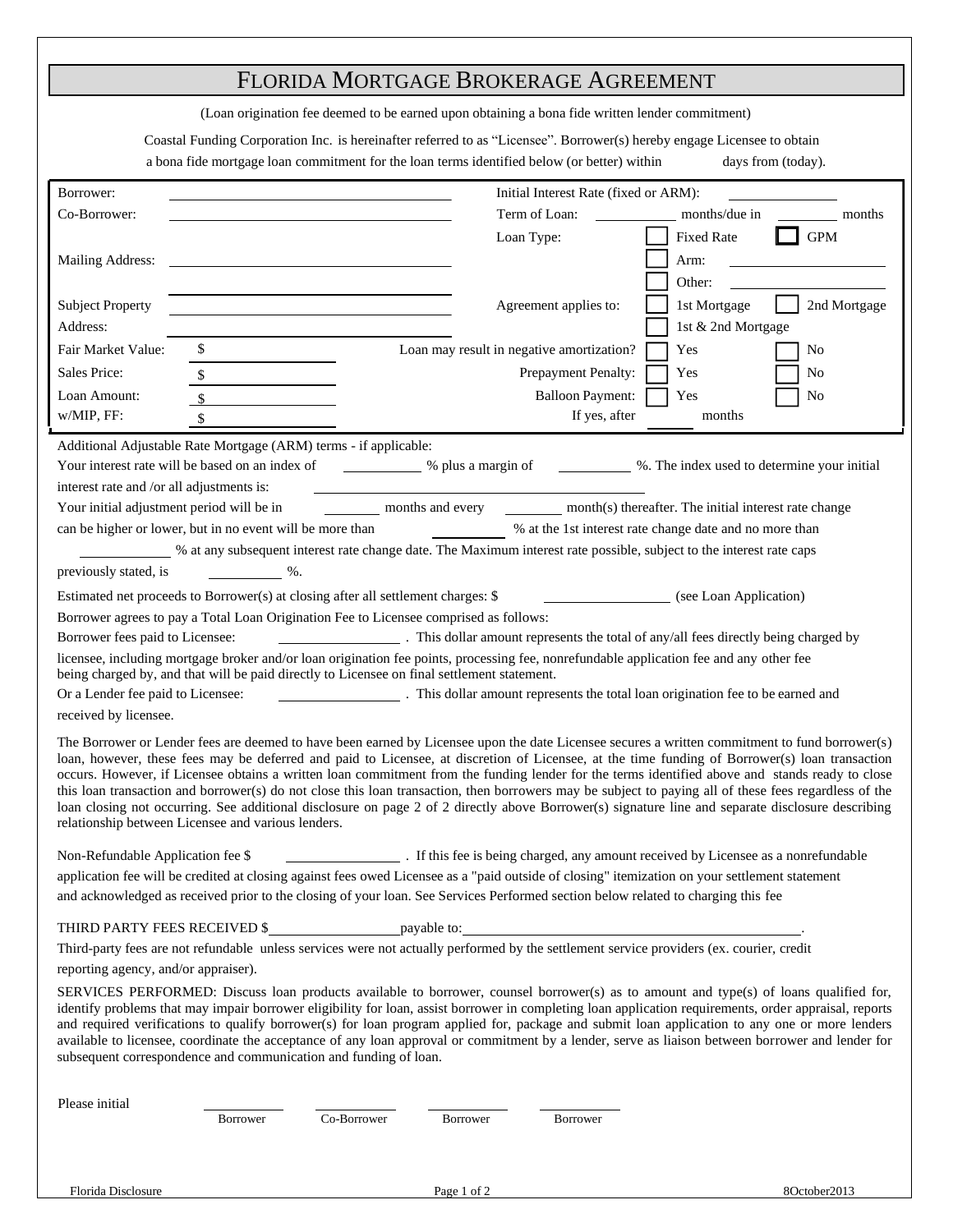| FLORIDA MORTGAGE BROKERAGE AGREEMENT |  |
|--------------------------------------|--|
|--------------------------------------|--|

Borrower: Loan Number:

Co-Borrower: Date Prepared:

Subject Property:

### **Florida Mortgage Broker Disclosures:**

Licensee may not make mortgage loans or commitments. Licensee may make a commitment and may furnish a lock-in of the rate and program on behalf of the lender when the licensee has obtained a written commitment or lock-in for the loan from the lender on behalf of the borrower for the loan. The commitment must be in the same form and substance as issued by the lender. Licensee cannot guarantee acceptance into any particular loan program or promise any specific loan terms or conditions. See page 1, paragraphs 4-5 disclosing third-party fee payment for other settlement service providers (ex. appraisal, credit report and/or courier fees) and application fee and the terms and conditions for obtaining a refund of such fees, if any). Any amount collected in excess of the actual cost of any third-party settlement service provider that Licensee has ordered in behalf of borrower shall be credited at closing or refunded to borrower(s) within 60 days after rejection, withdrawal or closing of your mortgage loan application with Licensee.

### **Time for Payment and Default:**

Unless otherwise agreed between Licensee and Borrower(s), all fees disclosed in Paragraph 3, page 1 of this agreement, shall be due and payable upon licensee obtaining bona fide mortgage loan commitment from lender/Investor, but may be paid at closing if agreed to by Licensee. If said commitment is secured and title is not found to be good, marketable and insurable by attorney or Title agency acting in behalf of the licensee or lender, or Borrower(s) refuse to execute and deliver the documents required by lender, or in any way fails to comply with this agreement, or if for any reason the loan referred to herein cannot be closed through no fault of Licensee. Borrower acknowledges that all fees disclosed in Paragraph 3 that constitutes the total loan origination fee amount of this Agreement has been earned by Licensee and agrees to immediately pay Licensee such fees and all costs incurred in Borrower(s) behalf. : In the event of any litigation arising out of this agreement, Licensee shall be entitled to all costs incurred, including reasonable attorney fees, whether before, at trial, appeal process should Licensee prevail in such litigation.

**You are entering into a contract with a mortgage broker to obtain a bona fide mortgage loan commitment under the same terms and conditions as stated herein (page 1 of this 2-page agreement) or in a separate executed good faith estimate form. If the mortgage broker obtains a bona fide commitment under the same terms and** conditions, you will be obligated to pay the loan origination fees, including, but not limited to, a loan origination **fee, even if you choose not to complete the loan transaction. If the provisions of s. 494.00421, Florida Statutes, are not met, the loan origination fee can only be earned upon the funding of the loan. The borrower(s) may contact the Office of Financial Regulation, Tallahassee, Florida, regarding any complaints the borrower(s) may have against the loan originator. The telephone number of the Office is: (850) 410-9805.**

### **In addition, borrowers acknowledge receipt of the following additional disclosures**

| i.<br>borrower and related lender fees paid to Licensee - if any | "Mortgage Loan Origination Agreement" describing relationship between interest rate & terms accepted by                                  |      |
|------------------------------------------------------------------|------------------------------------------------------------------------------------------------------------------------------------------|------|
| ii.                                                              | Federal "CHARM booklet" disclosure on Adjustable Rate Mortgages (ARMS) - if applicable.                                                  |      |
| iii.                                                             | Specific ARM rates, terms and conditions of ARM loan terms offered to borrower(s) - if applicable                                        |      |
| <b>HUD settlement booklet</b><br>iv.                             |                                                                                                                                          |      |
| v.                                                               | Good Faith Estimate of Settlement charges, dated and signed by borrower(s)                                                               |      |
| Licensee: Coastal Funding Corporation Inc.                       | Originator providing this disclosure by Licensee                                                                                         |      |
| 216 S. Palafox Place                                             | NMLS #: 103035                                                                                                                           |      |
| Pensacola, FL 32502<br>$(850)$ 725-6500                          |                                                                                                                                          |      |
|                                                                  |                                                                                                                                          |      |
|                                                                  | NMLS:                                                                                                                                    |      |
| Borrower (Printed Name)                                          | I/We acknowledge receiving a copy of this signed agreement and disclosures (i-v) referenced above as identified:<br>Borrower's Signature | Date |
| Co-Borrower (Printed Name)                                       | Co-Borrower's Signature                                                                                                                  | Date |
| Borrower (Printed Name)                                          | Borrower's Signature                                                                                                                     | Date |